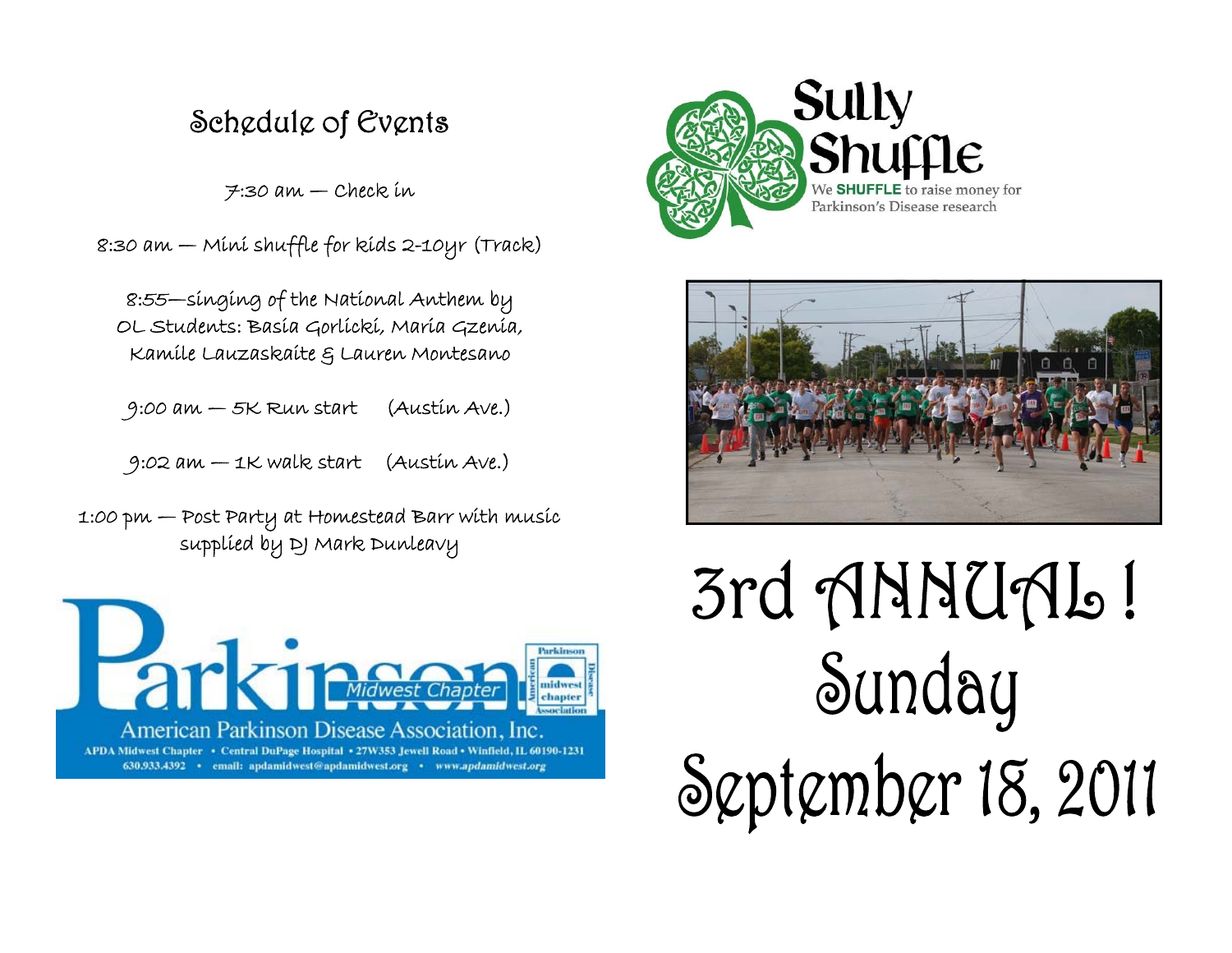#### Dear Friends,

I would like to thank all of you for supporting the 3rd Annual Sully Shuffle today. I feel honored and privileged to have this event taking place in my name. Having all of you here today only strengthens my determination to fight Parkinson's and work for a cure. I'm optimistic that a cure is not too far away. Be assured that every dollar you helped raise today will be used for Parkinson's research.

Once again, from the bottom of my heart, I thank you for your support and generosity.

Sincerely,

### Skip Sullivan



## A Special Thank You to...

Mrs. Piro and the PE Leaders Mrs. Nichols and the Peer Trainers First Aide—Ryan Skendzel Oak Lawn Fire Department Oak Lawn Police Department Gerry Chickerillo, Class of 1980—OL Street Division Mgr. Steve Barrett, Director of Public Works OLCHS Maintenance Department and All of our awesome Volunteers!

 $\sim$  WE COULDN'T HAVE DONE IT WITHOUT YOU  $\sim$ 

## Thank You to Our GOLD Sponsors

Alex Olejniczak Budweiser Cleen World Solutions Jack Desmond's Grassano's Pizza The Homestead Barr Horton Group Dr. Frederic J. Mrugala Oak Lawn Community High School The Pender Family Village of Oak Lawn St. Gerald's Holy Name Society SAC Raiders Bob Carr & The Sully Shuffle - Milwaukee Chapter

## Thank You to Our Silver Sponsors

Coldwell Banker—Grant Team De Ja Brew H & D Enterprises Right at Home—In Home Care & Assistance Sen. Edward D. Maloney The Kerrigan Family

### Thank You to Our Bronze Sponsors

Accelerated Rehab of Oak Lawn Athletex Awards & More, Inc. Countrywide Insurance Don's World of Sports The Hilton of Oak Lawn Lafarge Cement Little Company of Mary Hospital Wisdom Financial Advocate Health Care Hickey & Sons General Contractors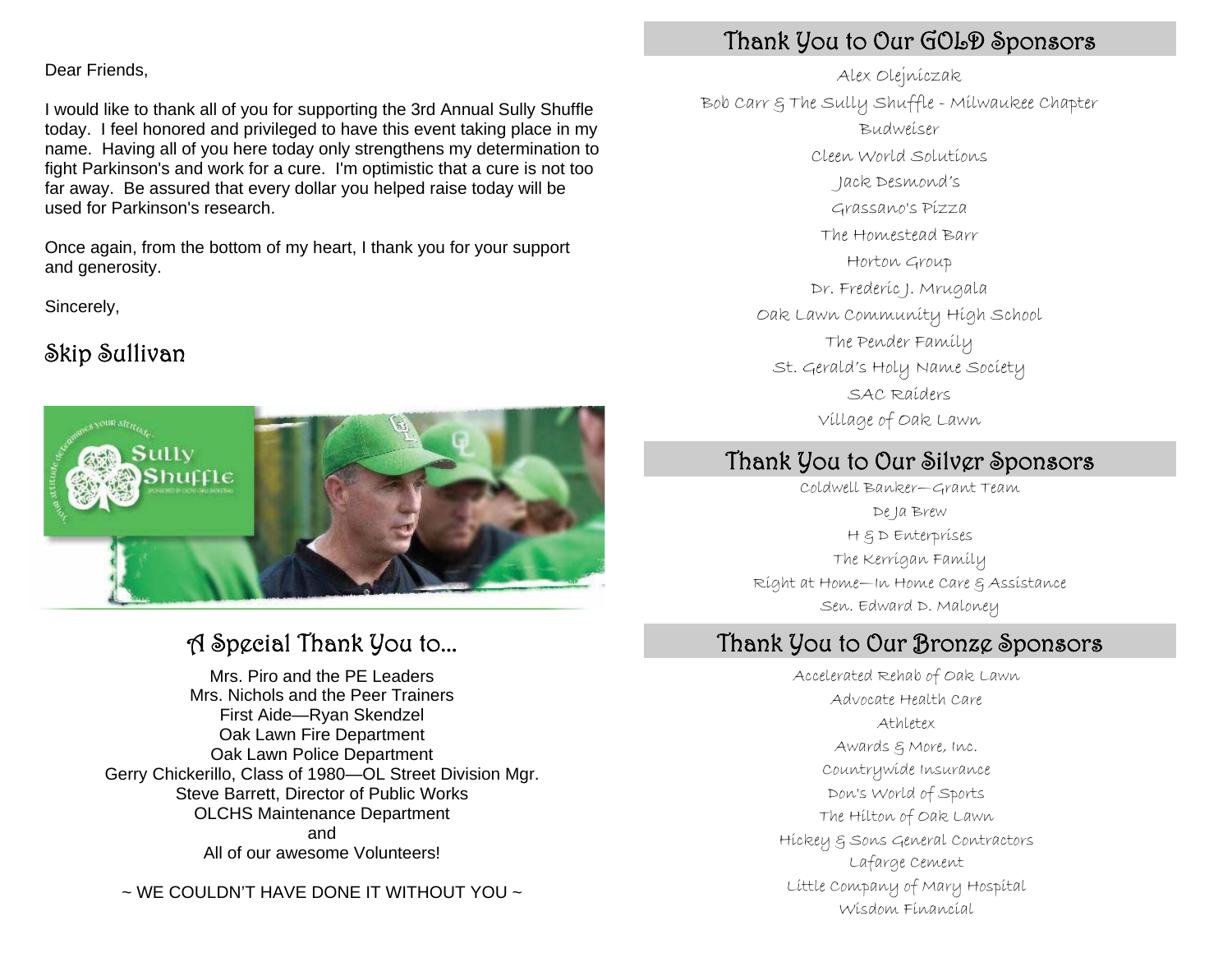# Please Support our Sponsors!

*Andy's Frozen Custard Kenwood Chicago Wolves Palermo's Chuck's Barbeque* Phil's Pizza **Cooper's Hawk**  Pizza Plus **Fantastic Sam's** Sharro **Sharro Sharro Sharro** *Fit Code Boot Camp* Skydeck Chicago *Frankie's Beef & Pasta* Starbucks *Joe's Italian Villa* Wolf's Bakery *Buddy's 2 for 1 Pizza* New Day Spa

*Annies Ltd Lindy's Gerties B J McMahon's Little Frank's Pizza Baker's Square* Marquette Bank *Barraco's Nancy's Pizza Chicago Bears Oak Lawn Park District Chicago White Sox Oak Lawn Restaurant Chili's Petty, Bielik & Burke Orthodontics Corner Bakery* Premier Designs Jewelry **Dairy Queen**  Prime Time Restaurant *Dan Hampton* **Running for Kicks** *Fox's Spitzer's Service Station Francesca's Sports Authority Freshline TGI Fridays Great American Bagel The Patio Restaurant Hinkley-Schmidt The View Restaurants Hooters Tuziks Bakery Jenny's Velvet Cake Bakery Jewel WoJo's Y B Hungry* 

# Check Out Our Amazing Raffle Items & Baskets !

**SULLY SELECT RAFFLE Red Tickets…\$10 each or 3 for \$20 BEARS VS PACKER'S FOOTBALL GAME 9/25 !** 2 TICKETS INCLUDING PARKING **BEARS VS SEAHAWK'S FOOTBALL GAME 12/18** 2 TICKETSTAILGATE CUP SET, FB SERVING BOWL, & BEARS COFFEE MUG **AUTOGRAPHED DWAYNE WADE BASKETBALL ! CANDY IS DANDY BUT…. (OVER \$200 VALUE)** COOPER'S HAWK WINE TASTING FOR 4, BOTTLE OF CH WINE, WINE GLASSES AND \$100 GC KENWOOD LIQUORS **PARTY ON AT JACK DESMOND'S ! (\$300 VALUE)**  2 HOURS DRAFT BEER & PIZZA FOR 10 **MINI STAY-CATION** OVERNIGHT STAY PACKAGE AT OAK LAWN HILTON INCLUDING BREAKFAST & DINNER FOR TWO!

But Wait...There's MORE!!!